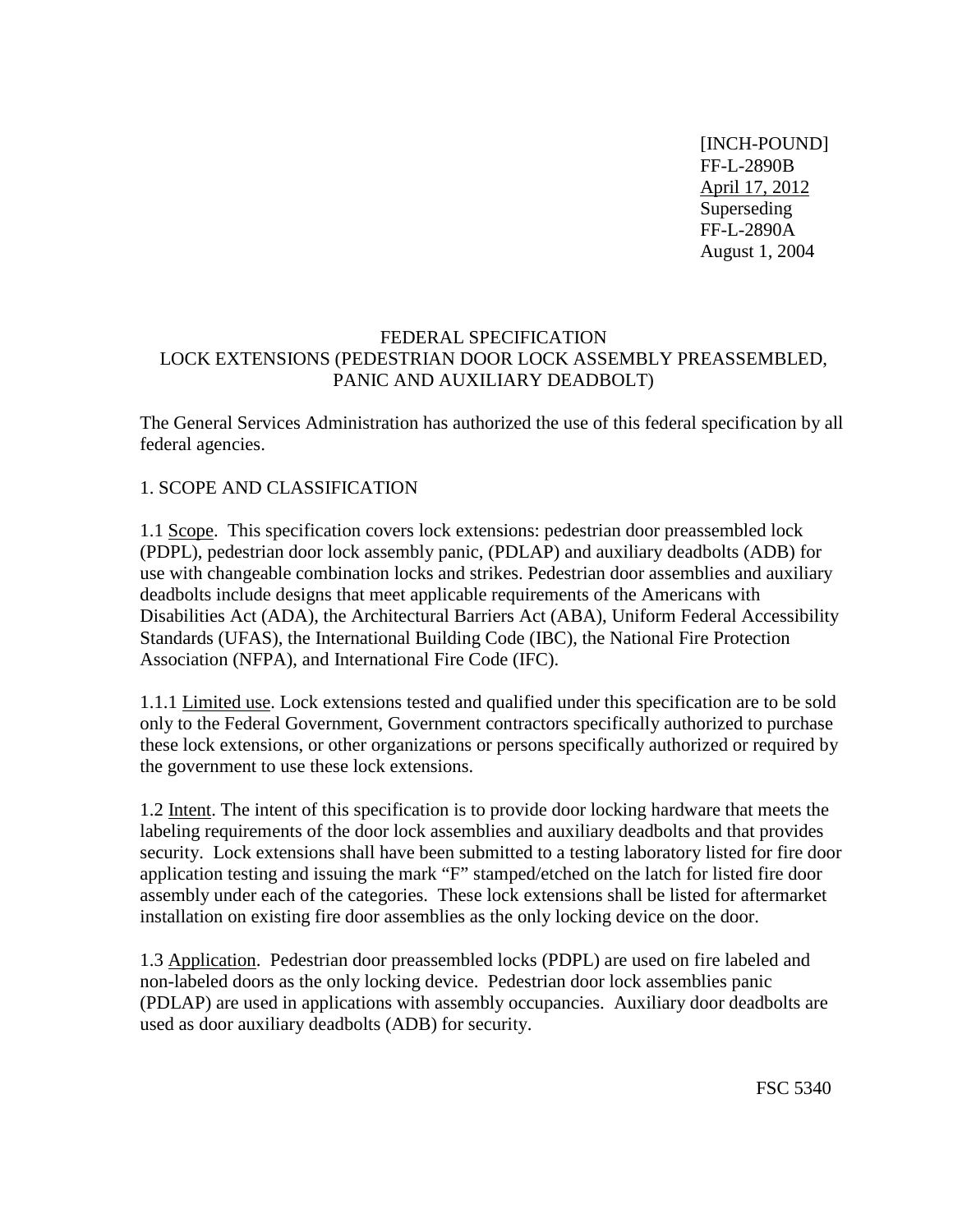1.4 Classification. These lock extensions shall be of the following types and strike configurations:

Type I – PDPL – ANSI/BHMA A156.2 Grade 1 F44 key access control – combination preassembled lock

Type II – PDPL – ANSI/BHMA A156.2 Grade 1 F44 keyless access control – combination preassembled lock

Type III – PDLAP – ANSI/BHMA A156.3 Grade 1 Type I key access control – rim lock exit device

Type IV – PDLAP – ANSI/BHMA A156.3 Grade 1 Type I keyless access control – rim lock exit device

Type V – ADB – ANSI/BHMA A156.36 Grade 1 key access control – lock auxiliary deadbolt Type VI – ADB – ANSI/BHMA A156.36 Grade 1 keyless access control – lock auxiliary deadbolt

- Strike 1 Single or double door in-swing mortise
- Strike 2 Single door out-swing
- Strike 3 Single or double door in-swing surface
- Strike 9 Double door out-swing surface
- 1.5 Classification descriptions.
- Type I PDPL with *integrated mechanical* access control capability, FF-L-2740 electromechanical combination lock and ADA compliant one-function egress mechanism. For use on standard egress doors, right and left hand interchangeable, standard and reverse bevel capable.
- Type II PDPL with *integrated electronic* access control capability, FF-L-2740 electromechanical combination lock and ADA compliant one-function egress mechanism. For use on standard egress doors, right and left hand interchangeable, standard and reverse bevel capable.
- Type III PDLAP with *integrated mechanical* access control capability, FF-L-2740 electromechanical combination lock and fire rated panic hardware. For use on fire exit doors, right and left hand interchangeable, standard and reverse bevel capable.
- Type IV PDLAP with *integrated electronic* access control capability, FF-L-2740 electromechanical combination lock and fire rated panic hardware. For use on fire exit doors, right and left hand interchangeable, standard and reverse bevel capable.
- Type V ADB with FF-L-2740 electromechanical combination lock and escape mechanism extension with a manually operated life safety device. For use on standard egress doors, right and left hand interchangeable, standard and reverse bevel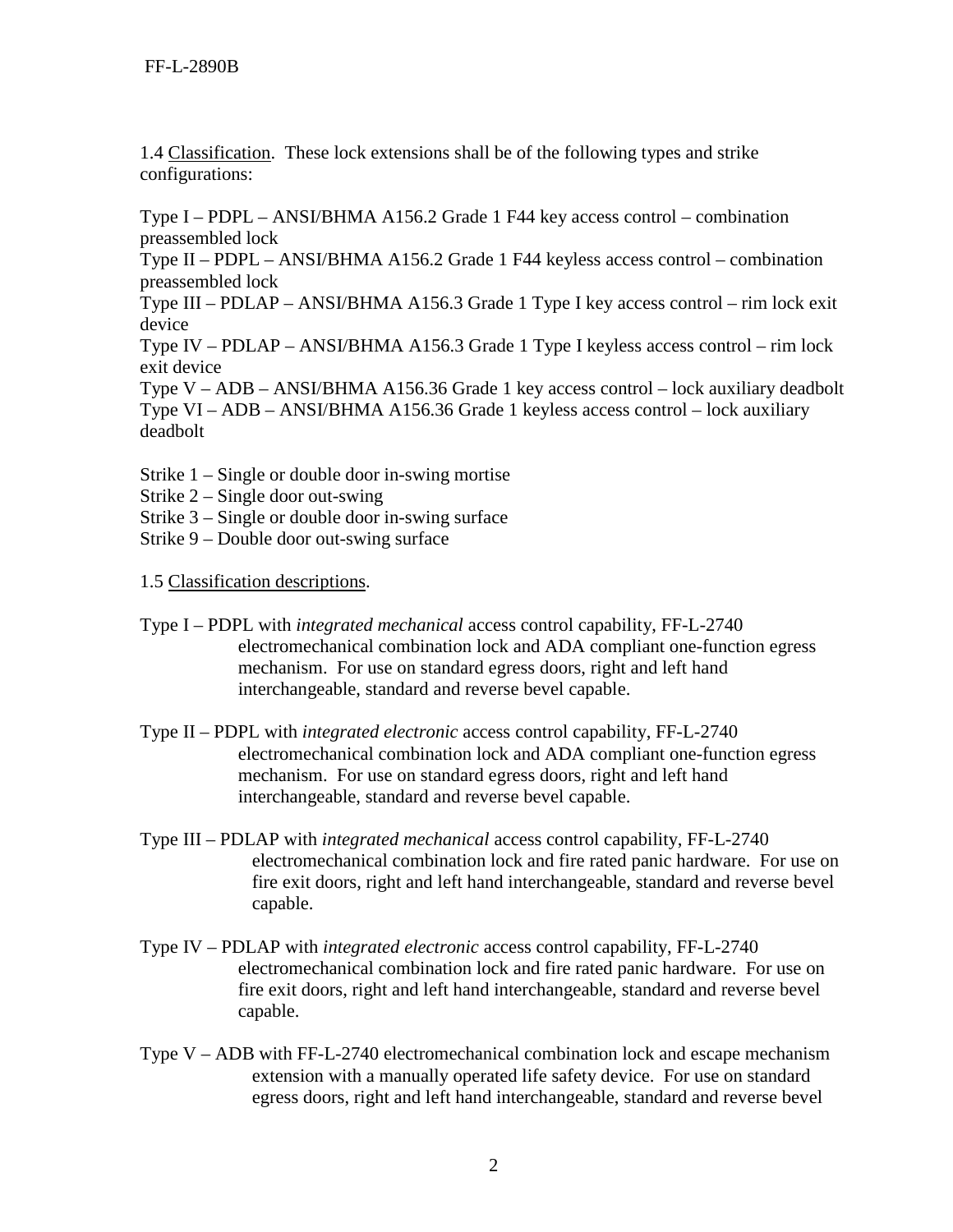capable.

Type VI – ADB with FF-L-2740 electromechanical combination lock and escape mechanism extension with an automatic life safety device with keyed reset function. For use on standard egress doors, right and left hand interchangeable, standard and reverse bevel capable.

Compliance requirement for Types I through VI: ANSI/BHMA A156.2, A156.3, & A156.36 – ADA/UFAS compliant ANSI/BHMA A156.2, A156.3, & A156.36 – ADA/UFAS compliant with access control interface ANSI/BHMA A156.2, A156.3, & A156.36 – Compliant with ANSI/BHMA A117.1

#### 2. APPLICABLE DOCUMENTS

2.1 Government publications. The following documents, of the issues in effect on the date of invitation for bids or request for proposals, form a part of this specification to the extent specified herein.

Federal Specifications:

FF-L-2740 – Locks, Combination, Electromechanical

(Activities outside the Federal Government may obtain copies of federal specifications, standards, and commercial item descriptions as specified in the General Information section of the Index of Federal Specifications, Standards and Commercial Item Descriptions. The Index is for sale on a subscription basis by the Superintendent of Documents, U. S. Government Printing Office, Washington, DC 20402.)

(Single copies of this specification, and other federal specifications and commercial item descriptions required by activities outside the Federal Government for bidding purposes are available without charge from the General Services Administration, Federal Supply Service Bureau, Specification Section, Suite 8100, 470 L'Enfant Plaza, SW, Washington, DC 20407.)

(Federal Government activities may obtain copies of federal standardization documents and the Index of Federal Specifications, Standards and Commercial Item Descriptions from established distribution points in their agencies or contact the DoD Lock Program at: Comm. 1-800-290-7607, DSN 551-1212.)

Military Standards:

MIL-STD-129 – Military Marking for Shipment and Storage MIL-STD-810 – Environmental Test Methods and Engineering Guidelines MIL-STD-889 – Dissimilar Metals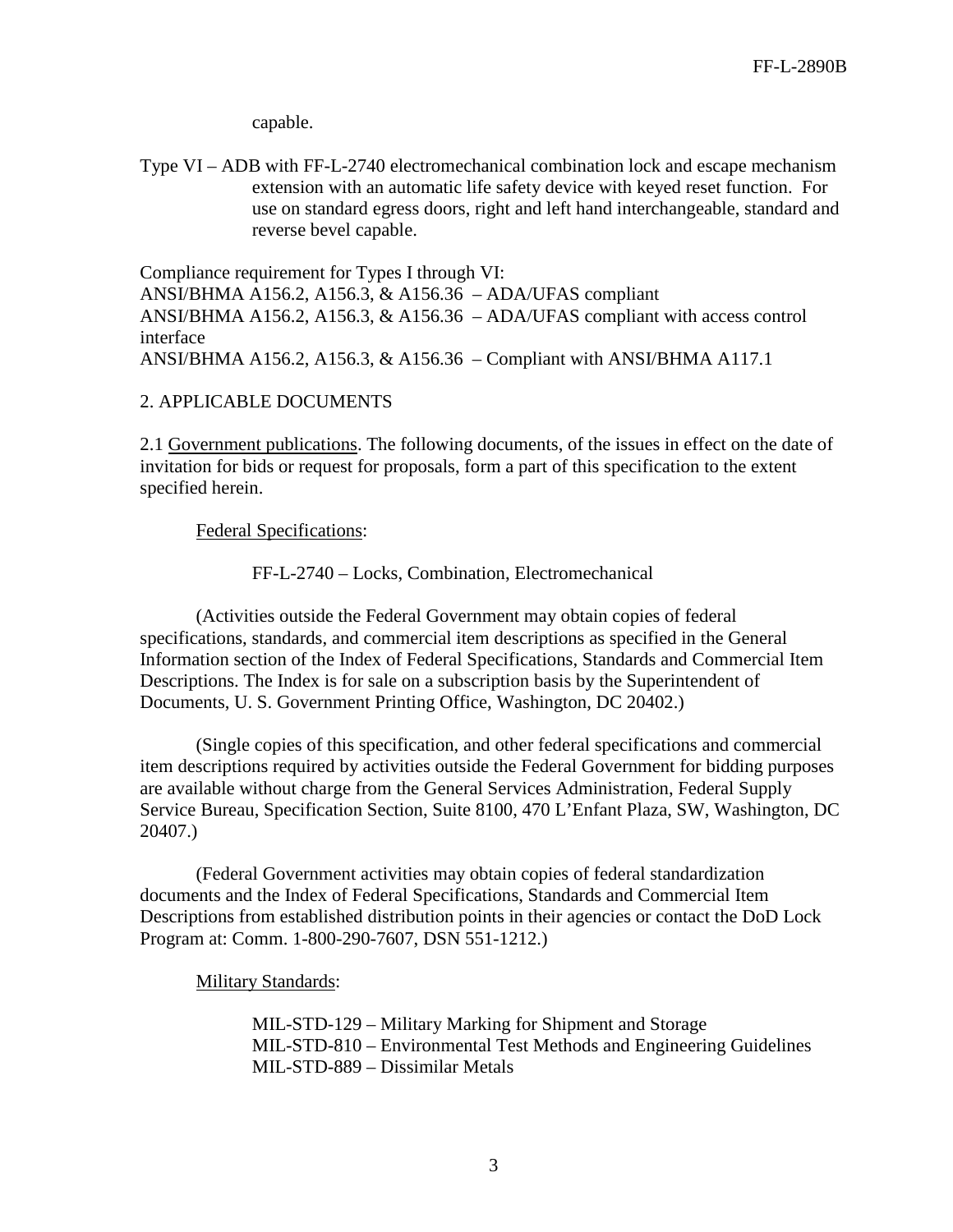(Copies of military specifications and standards required by contractors in connection with specific procurement functions are obtained from the Standardization Documents Order Desk, Building 4D, 700 Robbins Avenue, Philadelphia, PA 19111-5094.)

Code of Federal Regulations:

Uniform Federal Accessibility Standards (UFAS) Architectural Barriers Act (ABA)

Department of Justice (DOJ) ADA Standards

DOJ – ADA Standards 2010

These standards, as adopted by the Department of Justice (DOJ) in September 2010, will take effect March 15, 2012 and replace DOJ's original ADA standards. DOJ is allowing immediate use of the 2010 standards as an alternative to the original 1991 standards. DOJ's standards apply to facilities covered by the ADA, including places of public accommodation, commercial facilities, and state and local government facilities.

United States Code:

Americans with Disabilities Act of 1990 (ADA)

Architectural Barriers Act of 1968

(Federal agencies are responsible for ensuring compliance with the ABA standards when funding the design, construction, alteration, or leasing of facilities.)

Individual State Code:

| <b>International Building Code</b>              | (IBC)  |
|-------------------------------------------------|--------|
| International Fire Code                         | (IFC)  |
| National Fire Protection Association 80 and 101 | (NFPA) |

2.2 Other publications. The following documents form a part of this specification to the extent specified herein. Unless a specific issue is identified, the issue in effect on the date of invitation for bids or request for proposals shall apply.

American Society for Quality:

ANSI/ASQ Z1.4 – Sampling Procedures and Tables for Inspection by **Attributes** 

(Private sector and civil agencies may purchase copies of these voluntary standards from the American Society for Quality, P. O. Box 3005, Milwaukee, WI 53201-3005.)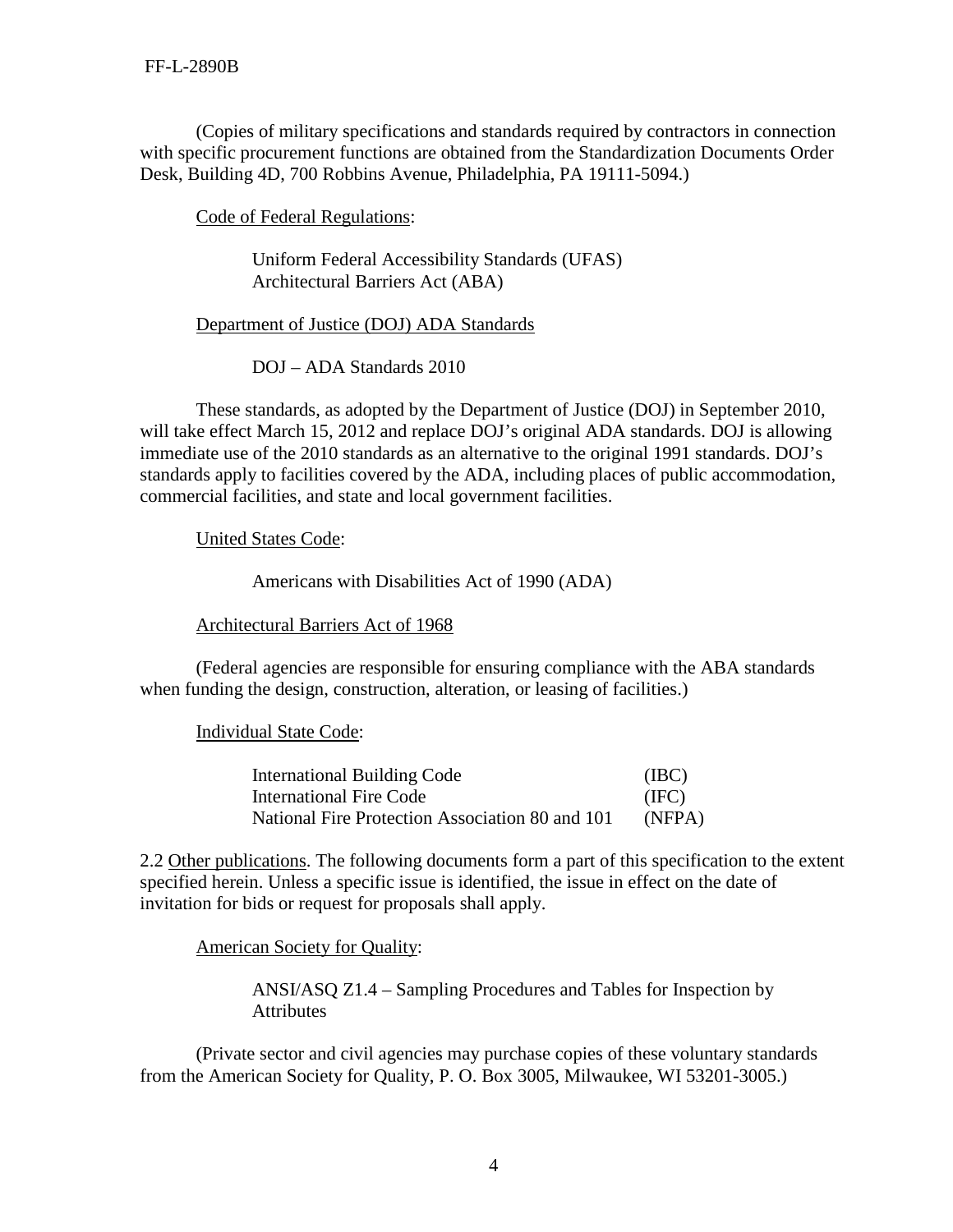American Society for Testing and Materials:

ASTM D 3951 – Standard Practice for Commercial Packaging

(Private sector and civil agencies may purchase copies of these voluntary standards from the American Society for Testing and Materials, 100 Barr Harbor Drive, West Conshohocken, PA 19428-2959.)

Builders Hardware Manufacturers Association:

ANSI/BHMA A117.1 – Accessible and Usable Buildings and Facilities ANSI/BHMA A156.2 – Bored and Preassembled Locks and Latches ANSI/BHMA A156.3 – Exit Devices ANSI/BHMA A156.36 – Auxiliary Locks

(Private sector and civil agencies may purchase copies of these voluntary standards from BHMA c/o Techstreet, 1327 Jones Drive, Ann Arbor MI 48105.)

International Code Council:

International Building Code International Fire Code

(Private sector and civil agencies may purchase copies of these voluntary standards from the International Code Council, 4051 W. Flossmoor Road, Country Club Hills, IL 60478.)

National Fire Protection Association:

NFPA 80 – Standard for Fire Doors NFPA 101 – Life Safety Code NFPA 252 – Fire Door Assembly Testing

(Private sector and civil agencies may purchase copies of these voluntary standards from the National Fire Protection Association, 1 Batterymarch Park, P.O. Box 9101, Quincy, MA 02269-9101.)

Underwriters Laboratories Inc.:

ANSI/UL 10B – Fire Tests of Door Assemblies ANSI/UL 10C – Positive Pressure Fire Tests of Door Assemblies

(Private sector and civil agencies may purchase copies of these voluntary standards from Underwriters Laboratories Inc., 333 Pfingsten Rd., Northbrook, IL 60062-2096.)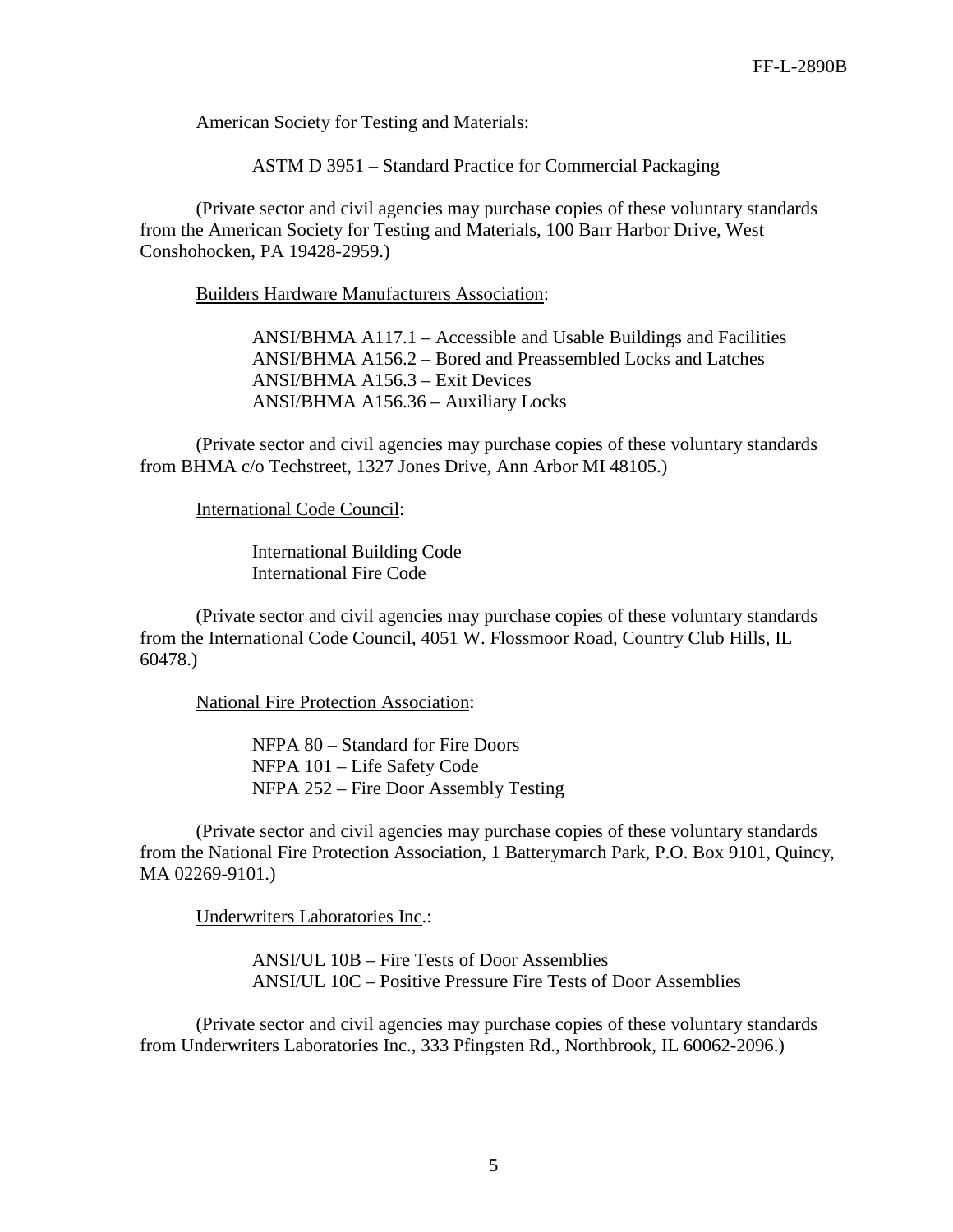(DoD activities may obtain copies of these adopted voluntary standards listed in the DoD Index of Specifications and Standards free of charge from the Standardization Document Order Desk, Building 4D, 700 Robbins Avenue, Philadelphia, PA 19111-5094.)

2.3 Order of precedence. In the event of a conflict between the text of this specification and the references cited herein, the text of this specification shall take precedence. Nothing in this specification, however, shall supersede applicable laws and regulations unless a specific exemption is obtained.

# 3. REQUIREMENTS

3.1 Qualification. The lock extensions furnished under this specification shall be products which have been tested and have passed the qualification tests specified in section 4, and have been listed on or approved for listing on the applicable qualified products list (QPL). No changes may be made in the design or construction of listed products without prior written approval from the General Services Administration.

## 3.1.1 Qualification suspension.

3.1.1.1 Development of entry techniques. The lock extensions qualified under this specification will be continually tested by the Government during the term of qualification to determine whether the entry protection afforded by the lock extensions can be improved. At any time, if entry techniques which affect a lock extension's integrity are developed, the lock extension shall be disqualified and removed from the QPL.

3.1.1.2 Change in specification requirements. This specification will be continually reviewed by the Government to determine whether specification requirements should or can be changed to improve product quality. If, at any time, requirements are changed, and such changes affect the qualification status of a qualified lock extension, it shall be removed from the QPL and the manufacturer will be required to modify the product to the extent necessary to comply with specification changes and have the product requalified.

3.2 Description. A lock extension shall consist of a mounting plate (as specified by this specification), a combination lock that meets Federal Specification FF-L-2740, and a strike (as specified by this specification). The lock extension may also contain an access control component.

3.3 Materials. Material used shall be free from defects that would adversely affect the performance or maintainability of the individual components or of the overall assembly. Materials not specified herein shall be of the same quality used for the intended purpose in the commercial market.

3.3.1 Material deterioration and control. The lock extension shall be fabricated from compatible materials inherently corrosion or deterioration resistant or treated to provide protection against corrosion. Dissimilar metals, as defined in MIL-STD-889, shall be plated or compatible to prevent operationally destructive corrosion.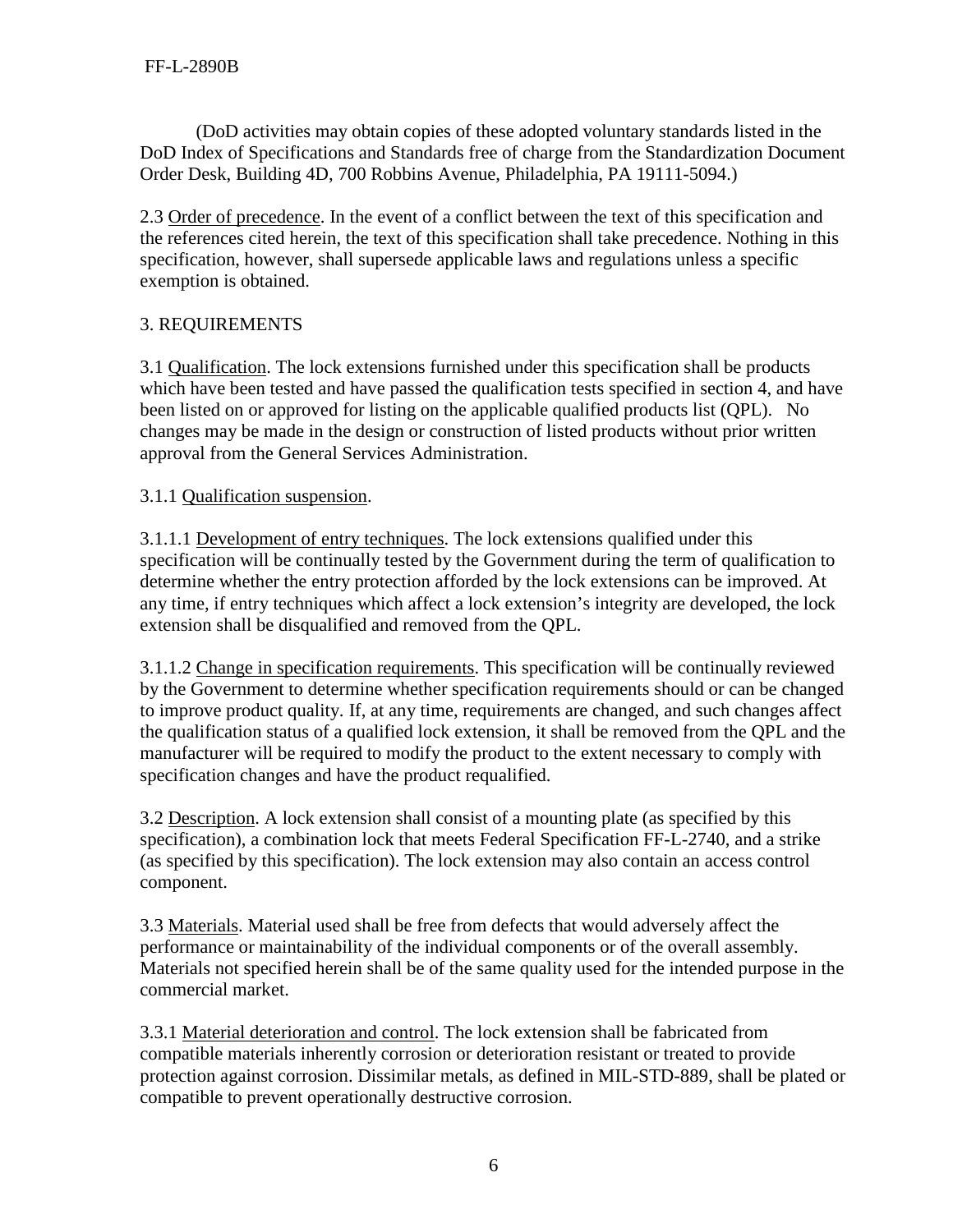# 3.4 Design.

3.4.1 Lock extension interface. Lock extensions shall be designed for use with combination locks having standard dimensions and footprints as described in Federal Specification FF-L-2740 and must be listed for fire door assemblies by a testing laboratory and marked with their label stating same.

3.4.2 Compliance with access and egress requirements. Lock extensions shall comply with requirements of the UFAS, the ADA, the IBC, the NFPA Code 80 and 101 and ANSI/BHMA A117.1.

3.4.3 Automatic deadbolt mechanism. The lock extensions shall have a trip device that operates in such a manner that when the combination lock is in the locked position, the deadbolt shall automatically extend into the locked position upon engagement of the strike. Once the lock bolt has been extended to the locked position it shall not be possible to unlock the lock extension from outside the door without completely redialing the lock combination.

3.4.4 Life safety feature. The lock extensions shall incorporate a life safety feature to meet the requirements of ICC (IBC & IFC), and NFPA 80 and 101. The operating devices should be capable of being operated with one hand and should not require tight grasping, tight pinching, or twisting of the wrist to operate once the lock is in the open condition. The life safety feature must ensure a quick, safe exit in the case of an emergency. Type V ADB shall use a keyed cylinder. Each Type V ADB shall be furnished with a minimum of two keys.

3.4.5 Access control key bypass. Type I and II PDLAPs and Type III and IV ADBs may be fitted with an exterior key bypass that will allow entry without use of the access control when the combination lock bolt is retracted. Removal of the key cylinder shall not permit access to the FF-L-2740 lock mechanism.

3.4.6 Mounting plate. The lock extensions shall be provided with a mounting plate that shall increase the strength of the lock mount, be resistant to crushing of the door during installation, and aid in maintaining proper alignment between the lock extension and the mounting plate. The mounting plate shall be designed for door thickness between 1-3/8 and 2 inches (41 mm to 49 mm) thick. All parts required for proper operation over the range of door thickness shall be provided. The mounting plate shall have a corrosion resistant decorative finish or cover. In no case may the plate interfere with the door stop on the jamb.

3.4.7 Strikes. The lock extensions shall be furnished with one or more strikes, as specified. The strikes shall withstand without damage a force of 600 pounds from outside of the door, when tested as specified in 4.7.4.

## 3.5 Operation and performance.

3.5.1 Lock bolt operation. The torque required to retract the lock extension, using either the lock dial or exit actuator, shall not exceed 50 inch-ounces (353 N-m).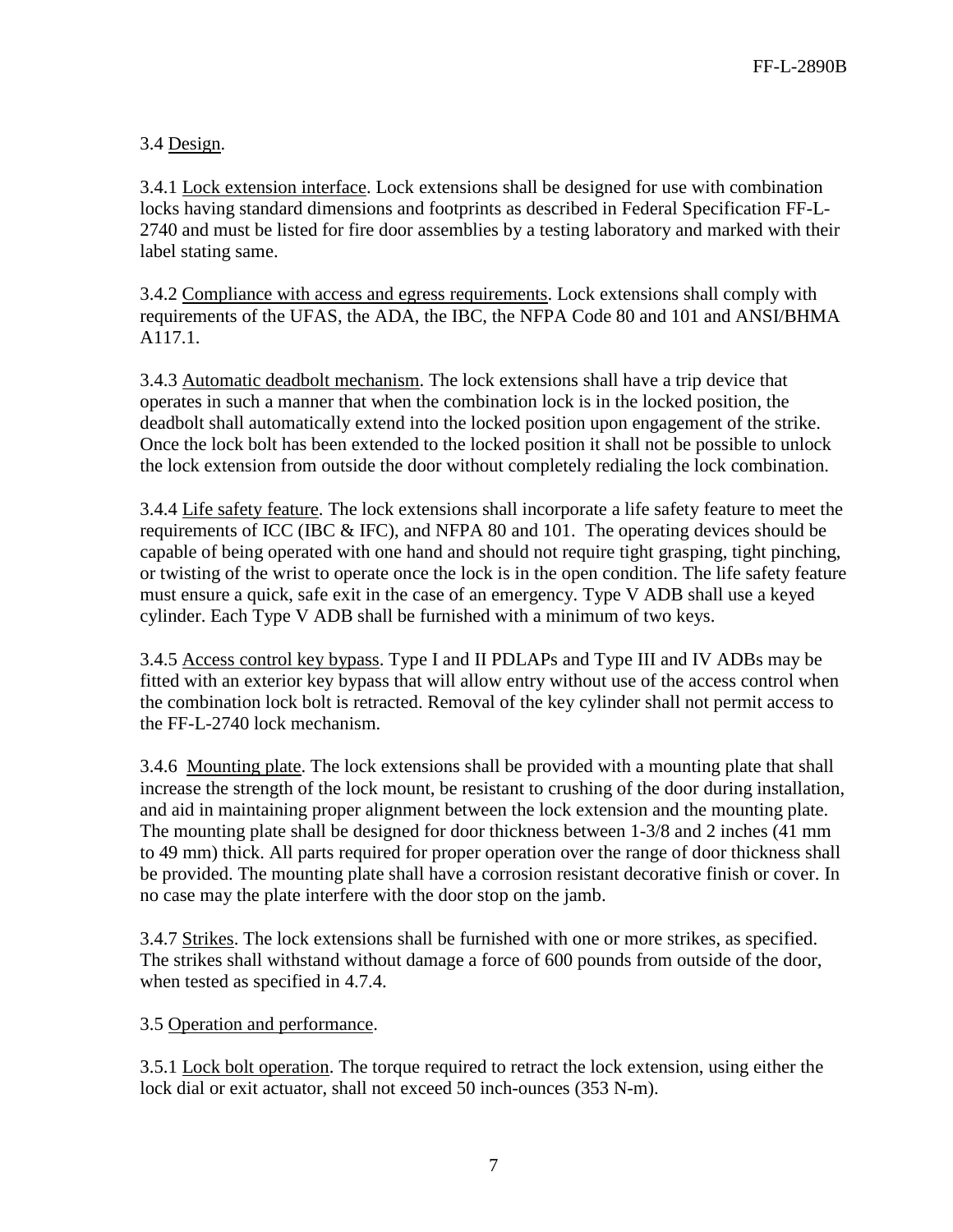3.5.2 Case and bolt strength. The lock extension's case and bolt shall withstand the test specified in 4.7.3 without any fracture or bending of the bolt or case.

3.5.3 Temperature. The lock extensions shall operate in a temperature range of  $-10^{\circ}$ F to 158°F (-23.3°C to 70°C). Lock extensions shall be tested in accordance with 4.7.6.

3.5.4 Humidity. The lock extensions shall be designed to operate in a humidity range of 10 to 98 percent relative humidity for its operating life. Lock extensions shall be tested in accordance with 4.7.2.

3.5.5 Vibration. The lock extensions shall be subjected to environmental vibration tests, as specified in 4.7.5. Operation and security performance and tolerances shall remain within standards.

3.5.6 Lock extension operation. All features of the lock extension and all internal parts shall operate smoothly for the operating life of the lock extension, without the addition of anything but proper lubricants and without showing appreciable wear. Lock extensions shall be tested for compliance as specified in 4.7.1.2. Each type of lock extension will be tested and listed for fire door application by a laboratory certified to test for this standard for door hardware. Testing shall be done to the following standards:

- ANSI/UL 10C, Positive Pressure Fire Tests of Door Assemblies
- ANSI/UL 10B, Fire Tests of Door Assemblies
- NFPA 252, Standard Methods of Fire Tests of Door Assemblies (National Fire Codes, vol. 6)

Testing by any nationally recognized testing laboratory to these standards is acceptable with a certification of testing completion and passing. Nationally recognized testing laboratories are listed at<http://www.osha.gov/dts/otpca/nrtl/index.html#nrtls> .

3.5.7 Electrostatic discharge. The lock extensions with a properly mounted FF-L-2740 lock shall be subjected to the electrostatic discharge tests, as specified in 4.7.7. The tests shall be performed with the lock extension mounted on a wood stand. Operation, security performance and tolerances shall remain within standards.

# 3.6 Security.

3.6.1 Government testing. The Government reserves the right of testing the lock extension in accordance with standards that are privileged to the Government.

3.6.2 Surreptitious entry. The lock extensions shall resist surreptitious entry for a period of 20 man-hours when tested as specified in 4.7.8.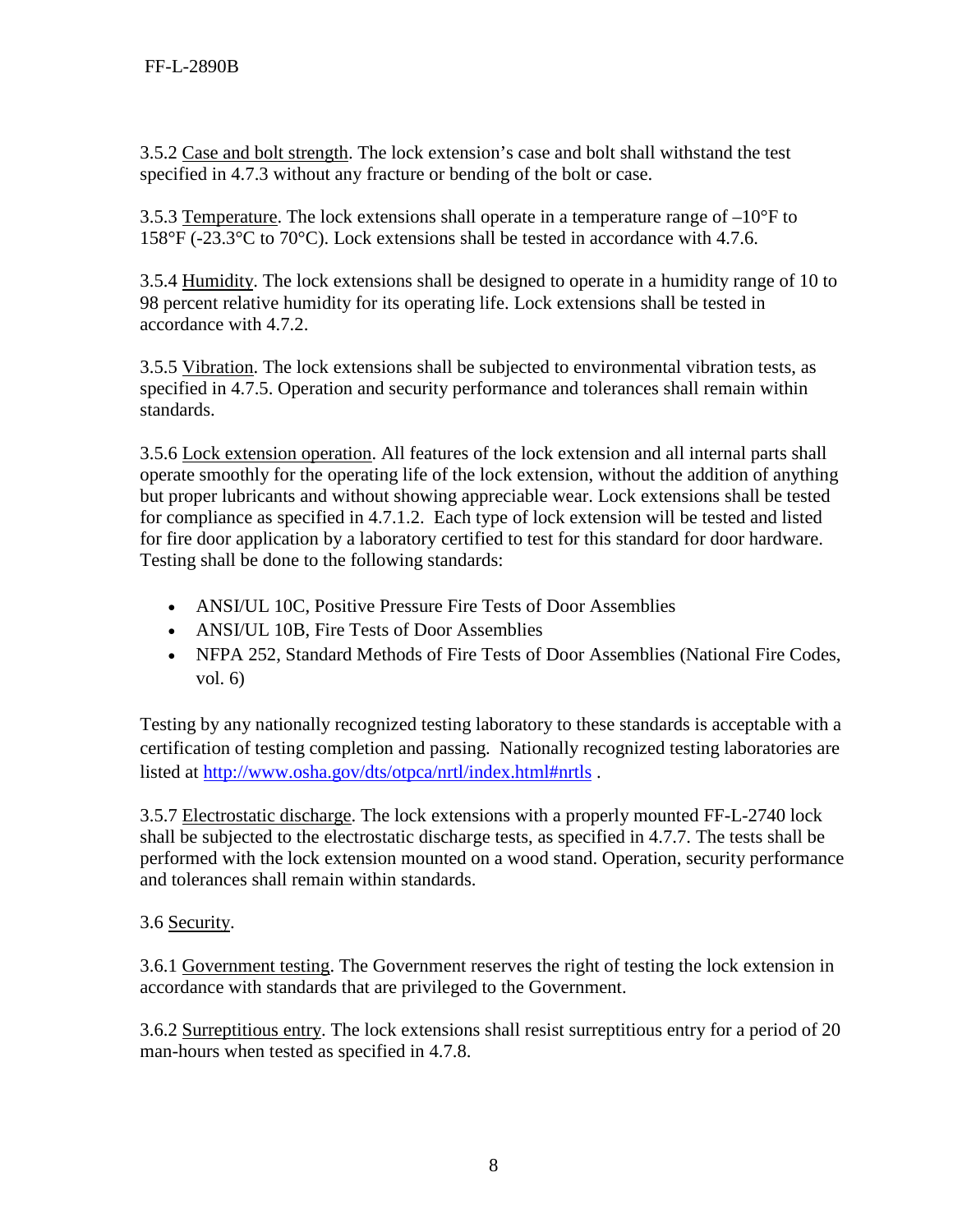3.7 Finish and workmanship. All surfaces shall have a uniform finish of sufficient smoothness to accept marking required. The lock extension shall be free of sharp edges, burrs, slivers and any defects affecting appearance, operations or serviceability.

3.8 Instructions. Complete instructions on the installation, applications, and operation of the lock extension shall be provided with each lock extension. Each lock extension body will have the listing mark for fire door application. The maximum door undercut shall not exceed  $\frac{1}{4}$  inch. Frames are to be secured tight in the opening. Drywall must extend  $\frac{1}{2}$  inch under the frame. Height of installation for lock extensions should not be lower than 34 inches above the finished floor and no higher than 42 inches above the finished floor. The auxiliary deadbolt should be installed no lower than 44 inches above the finished floor and no higher than 48 inches above the finished floor.

3.9 Regulatory requirements. The contract officer/contractor is encouraged to use recovered materials in accordance with Public Law 94-580, as amended, to the maximum extent practicable.

### 4. QUALITY ASSURANCE PROVISIONS

4.1 Manufacturer. The supplier is responsible for the performance of all inspection requirements as specified herein. Except as otherwise specified, the supplier may use his own or any other facilities suitable for the performance of the inspection requirements specified herein, unless disapproved by the Government. Inspection records of the examination and tests with itemized results shall be kept complete at the manufacturer's facility, available to the Government throughout the duration of the contract, or a minimum of two years, whichever is longer. The Government reserves the right to perform any of the inspections set forth in the specification where such inspections are deemed necessary to assure supplies and services conform to prescribed requirements.

4.1.1 Responsibility for compliance. All items shall meet all requirements of sections 3 and 5. The inspections set forth in this specification shall become a part of the supplier's overall inspection system or quality program. The absence of any inspection requirements in this specification shall not relieve the supplier of the responsibility for ensuring that all products or supplies submitted to the Government for acceptance comply with all requirements of the specification. Sampling in quality conformance does not authorize submission of known defective material, either indicated or actual, nor does it commit the Government to acceptance of defective material.

4.1.2 Component and material inspection. In accordance with 4.1, the supplier is responsible for insuring that components and materials are manufactured, tested and inspected in accordance with the requirements of referenced specifications and standards to the extent specified or, if none, in accordance with this specification.

4.2 Testing procedures and tests.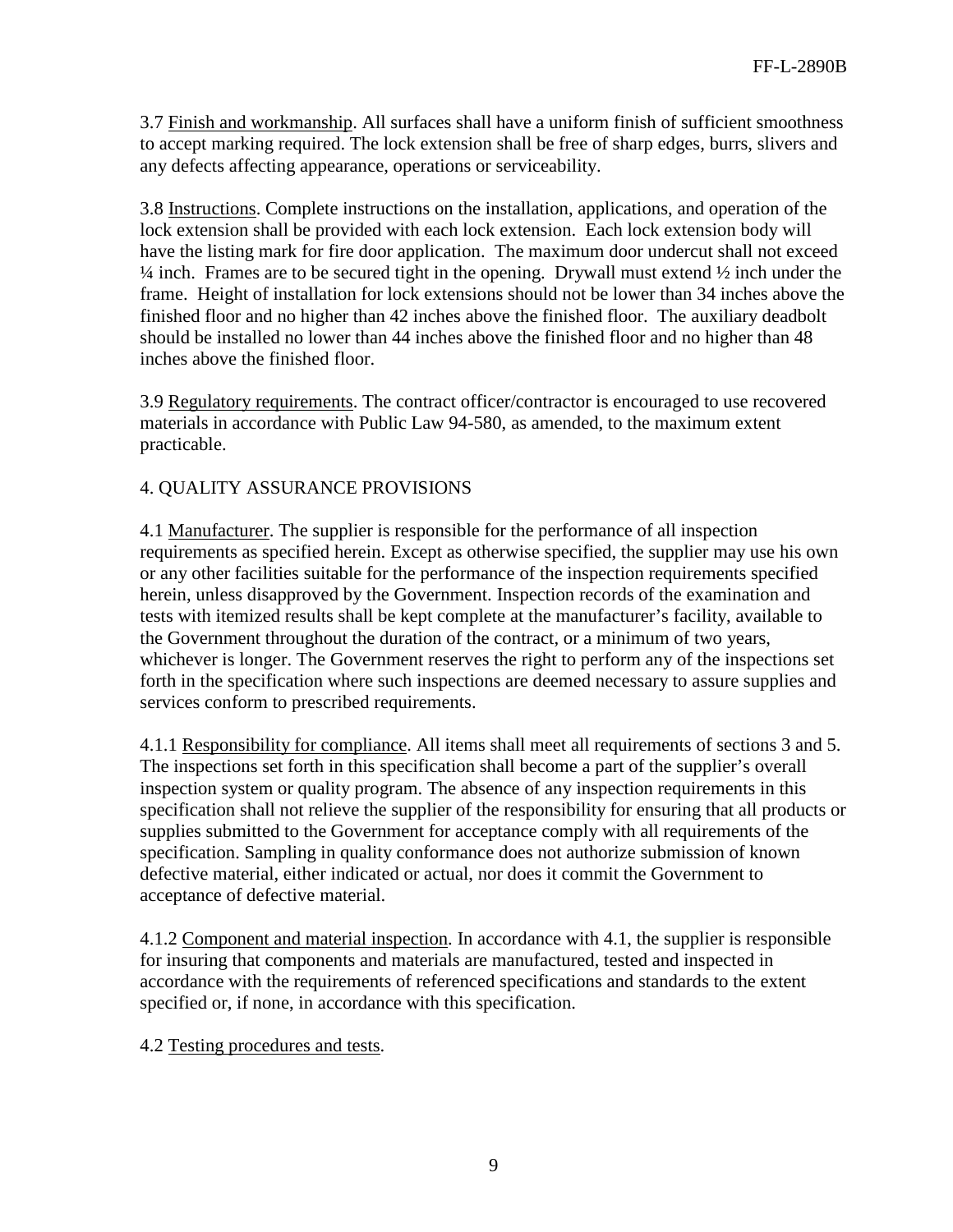4.2.1 Testing agency. Qualification tests accomplished on lock extensions submitted for approval for inclusion on the applicable Qualified Products List (QPL) and any retesting that may be required shall be performed by a testing agency specifically designated by the General Services Administration.

4.2.2 Test costs. All testing costs entailed in determining the qualification of the supplier's product, including costs of retesting of a qualified product if subsequently disqualified under 3.1.1.1 or 3.1.1.2, shall be borne by the supplier, and shall be payable to the General Services Administration.

4.2.3 Test procedures. The following procedures shall govern the testing of all lock extensions submitted for qualification under this specification:

4.2.3.1 Test discontinuation. A qualification test may be discontinued at the Government's testing facility at any time the product fails to meet any one or more of the requirements set forth in this specification. The manufacturer may be permitted to make modifications on the sample during the testing phase where such modifications, in the judgment of the General Services Administration and the testing facility, are clearly in the interest of the Government.

4.2.3.2 Retest. In case of failure of the sample, consideration will be given to the request of the manufacturer for resubmission for retest only after it has been clearly shown that changes have been made in the product which the Government considers sufficient to warrant retest.

4.2.3.3 Disclosure to manufacturer. The manufacturer or his representative will not be permitted to observe the actual tamper resistance tests conducted on his product at the testing facility. However, when samples tested fail to comply with the requirements of this specification, the sample may be examined by the manufacturer or his representatives and full details of the failure may be made known to them in a manner which, for reasons of security, will be in the best interest of the Government.

4.2.3.4 Test samples. Ten qualification test samples shall be forwarded at a time and to a place designated by the General Services Administration. In the event the samples are destroyed or damaged to such an extent during testing that testing cannot be completed, the Government reserves the right to require the manufacturer to furnish additional samples to complete the testing. Samples delivered to the test facility shall have a tag attached, which shall reference this specification and identify the sample by type and strike.

4.2.3.5 Drawings and material specifications. The manufacturer shall furnish two complete sets of construction and assembly drawings and material specifications with the sample submitted for qualification. When samples have been tested and the product is approved for inclusion on the applicable QPL, the manufacturer shall furnish three additional complete sets of the assembly and construction drawings and material specifications lists to the General Services Administration for the Government's use in inspection and acceptance of the product after award of contract. All material so furnished by the manufacturer will be held in proprietary confidence.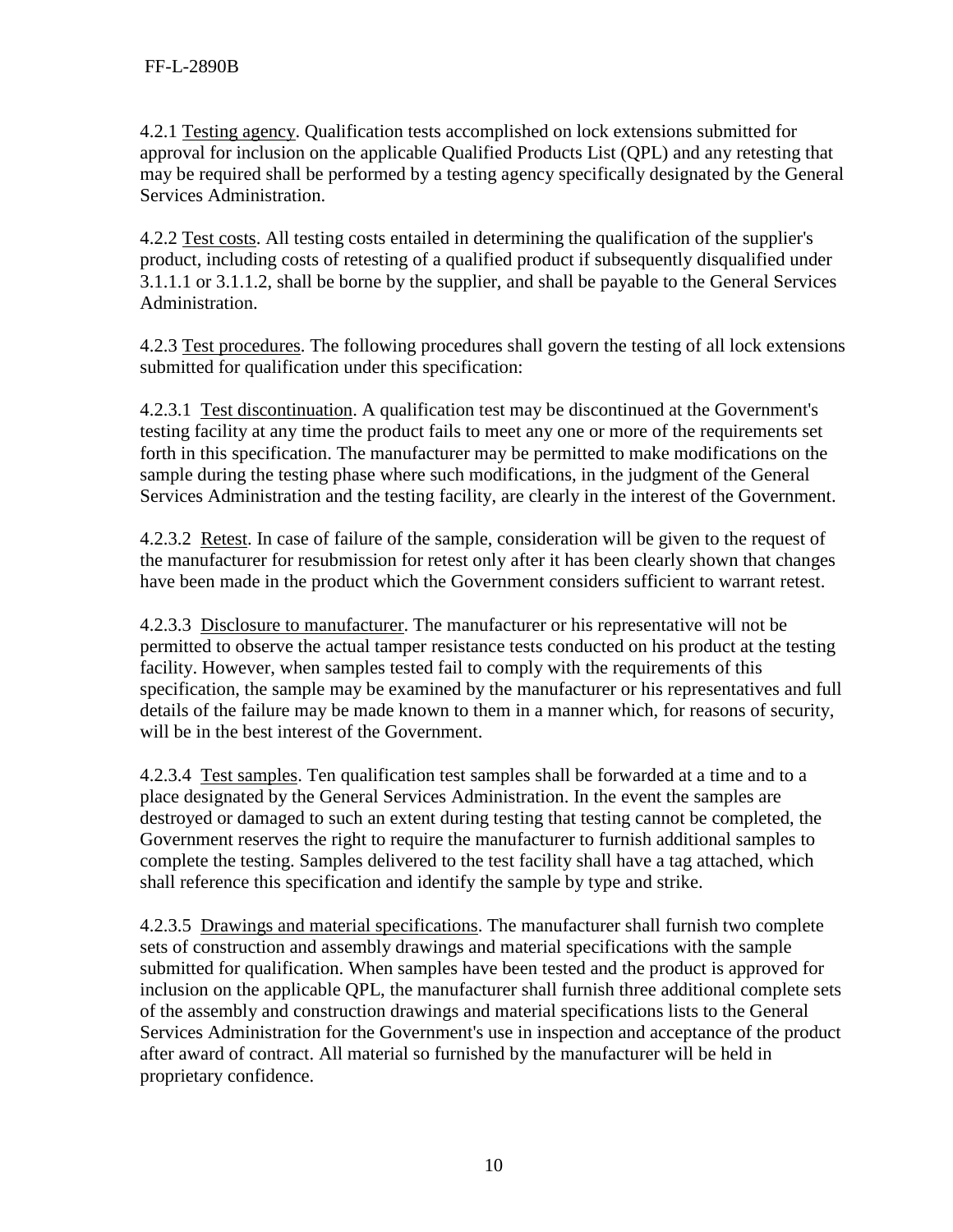4.2.3.6 Changes in construction or construction drawings. No changes shall be made in the construction or construction drawings of the pedestrian door lock assembly preassembled, panic and auxiliary deadbolts after they have become qualified and are furnished under contract or order unless prior written authorization to make changes is obtained from the GSA contracting officer.

4.3 Qualification testing. Qualification testing shall consist of the tests described under test methods in 4.7. Failure of the sample to withstand one or more of these tests shall provide reason to consider the product as having failed to meet qualification requirements.

4.4 Classification of inspections. The inspection requirements specified herein are classified as follows:

a. Quality conformance inspection (see 4.5)

b. Inspection of preparation for delivery (see 4.5.4)

4.5 Quality conformance inspection. The lock extensions shall be examined for defects in accordance with Table 1. Presence of any defect listed shall provide reason to reject the product. Rejected lock extensions may be reworked to correct defects and they may be submitted for acceptance. Reworked lock extensions shall be so indicated to the Government inspector.

4.5.1 Component and material inspection. The supplier is responsible for insuring that components and materials are manufactured, tested and inspected in accordance with the requirements of referenced specifications and standards to the extent specified or, if none, in accordance with this specification.

4.5.2 End item inspection. All items must meet all requirements of section 3. Sampling for inspection shall be in accordance with ANSI/ASQ Z1.4. The inspections set forth in this specification shall become a part of the supplier's overall inspection system or quality program. The absence of any inspection requirements in the specification shall not relieve the contractor of the responsibility of ensuring that all products or supplies submitted to the Government for acceptance comply with all requirements of the specification. Sampling in quality conformance does not authorize the submission of known defective material, either indicated or actual, nor does it commit the Government to acceptance of defective material. The inspection level shall be level II with an Acceptable Quality Level of 2.5 percent defective.

4.5.3 Quality conformance testing. Periodically, during the term of the contract, the Government inspector, at a time convenient to the Government, may select samples of the manufacturer's regular production to subject them to the tests in 4.7. This acceptance testing shall be performed by a Government agency specifically designated by the contracting officer. Failure of the lock extension to meet any one or more of these tests shall provide reason to suspend acceptance of the manufacturer's product until the Government is satisfied that all defects have been corrected.

Table 1. Examination for nonconformance.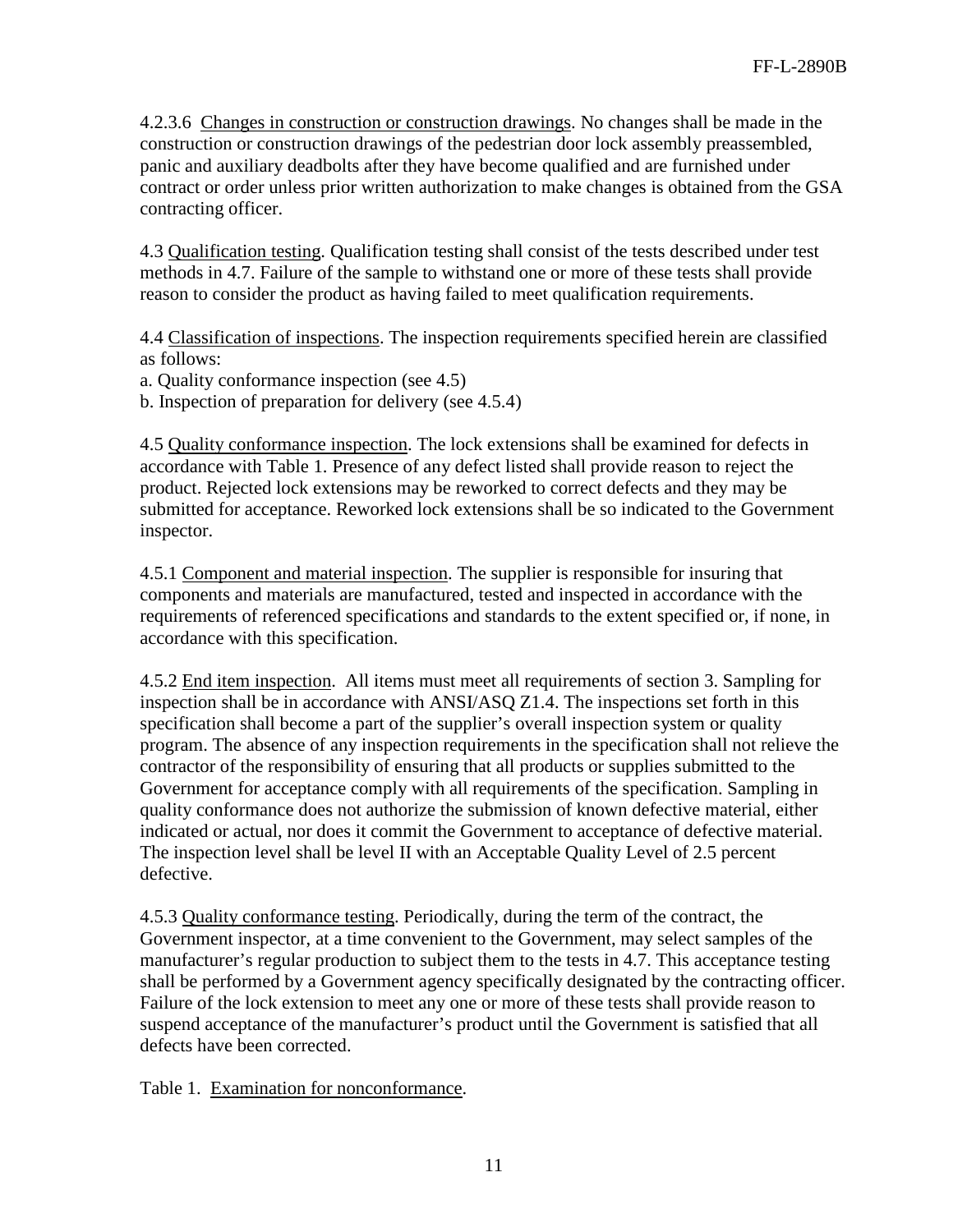Material is not resistant to corrosion and deterioration or treated to be resistant to corrosion and deterioration for the applicable storage and operating conditions.

Dissimilar metals as defined in MIL-STD-889 are not treated or plated to prevent corrosion. Supplier does not have documentation available for identification of material, material finishes or treatment.

Used, rebuilt, or remanufactured components incorporated in the lock extensions.

Design not as specified.

Life safety feature does not work as specified.

Automatic deadbolt mechanism does not operate as specified.

Mounting plate not provided as specified.

Dimensions not as specified.

Bolt holdback device not as specified.

Lock extension torque not as specified.

Finish not as specified.

Listing for fire door assemblies.

Instructions not furnished, or not as specified.

4.5.4 Inspection of preparation for delivery. An inspection shall be made to determine that packaging, packing and marking comply with those specified in section 5 of this specification. For examination of interior packaging, the sample unit shall be one shipping container fully prepared for delivery, selected at random just prior to the closing operations. Sampling shall be in accordance with ANSI/ASQ Z1.4. Nonconformity of closure listed shall be examined on shipping containers fully prepared for delivery. The lot size shall be the number of shipping containers in the end item inspection lot. The inspection level shall be S-2 with an AQL of 4.0 nonconformities per hundred units.

Table 2. Classification of preparation for delivery defects.

| Packaging | Change key not in unit container with lock.<br>Key not in unit container with lock as specified (key access control only).<br>Instruction sheet not in unit container with lock.<br>Unit container not sealed with reinforced tape. |
|-----------|-------------------------------------------------------------------------------------------------------------------------------------------------------------------------------------------------------------------------------------|
| Packing   | Shipping container not as specified.<br>Shipping container weights exceed specified limitations.                                                                                                                                    |
| Marking   | Marking not in accordance with MIL-STD-129.<br>Marking not in accordance with the contract or order.<br>Item description marked on unit container.<br>Unit containers not marked or labeled with special instructions as specified. |

4.6 Acceptance after award of contract. The Government reserves the right to inspect and test each lock extension, including all component parts thereof, delivered for acceptance under this specification after award of contract.

4.7 Test methods**.**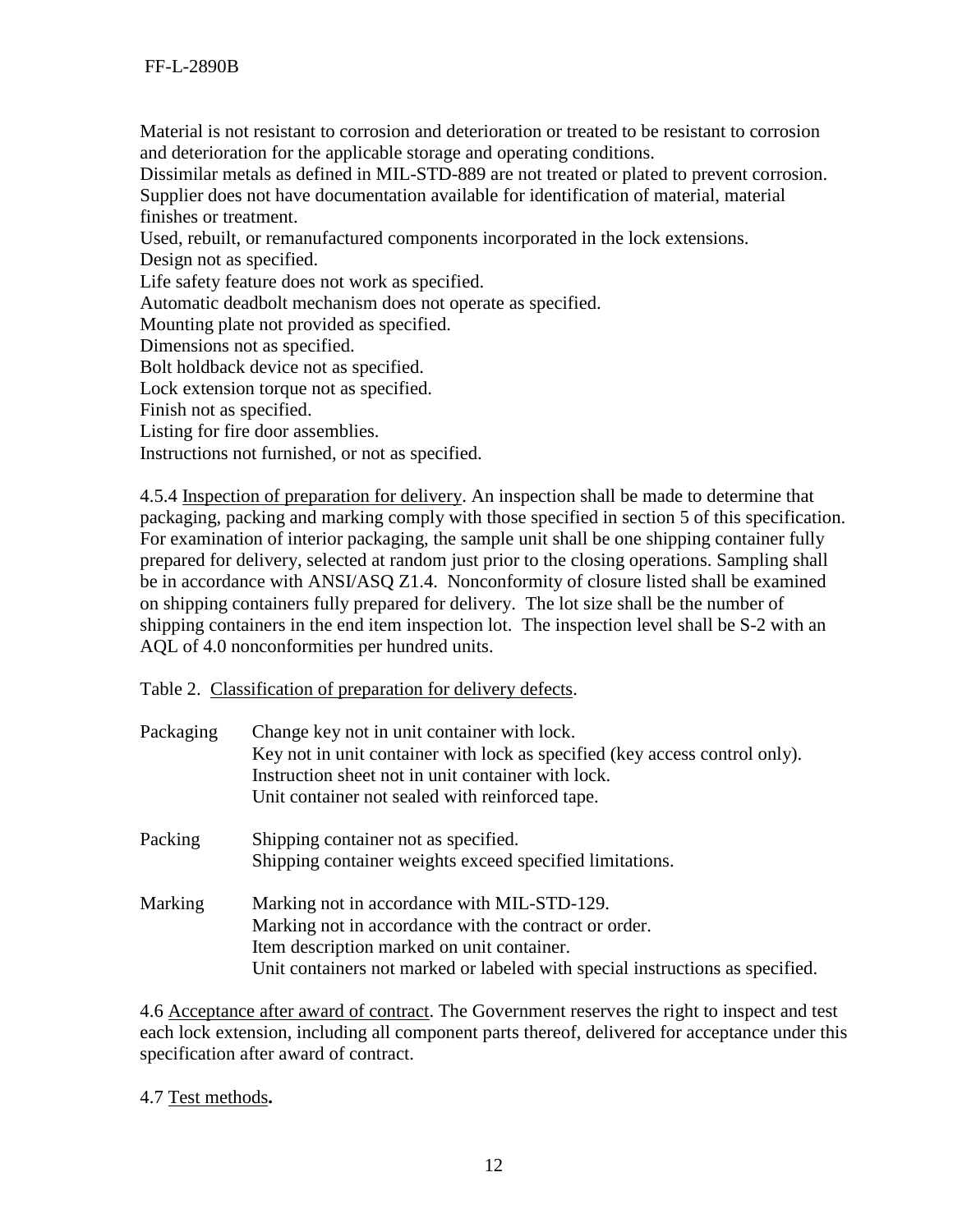4.7.1 Cycle test. The lock extension shall be subjected to 500,000 cycles of operation without replacement of any component. One cycle shall consist of the activation of every aspect of the lock extension. The lock extension shall operate smoothly and the torque shall be in the range specified in 3.5.1. Any failure of the lock extension during test shall be cause for rejection.

4.7.2 Moisture absorption test. The lock extension shall be tested in accordance with MIL-STD-810, Method 507.3.

4.7.3 Case and bolt strength. Mount the lock extension on a test stand so that the bolt extends beyond the edge of the stand, as shown in Figure 1. Apply a force of 600 pounds to the face of the bolt as shown in the figure. Examine the extension and bolt for damage. Apply a force of 200 pounds to the end of the bolt as shown in Figure 2. Any fracture or bending of the bolt or case shall be a failure.

4.7.4 Strike test. Mount the strike on a test stand as shown in Figure 3. Apply a force of 600 pounds in the direction of the door swing for the strike being tested. The force shall be applied to the strike opening as would be applied on the lock extension in an attempt to force the lock extension. Any fracture or bending of the strike shall be a failure.

4.7.5 Environmental vibration. The category 21 environmental vibration test of MIL-STD-810 shall be conducted. Lock extensions shall be checked for conformance to the operation and tolerance requirements. There shall be no movement or damage that affects normal operation or security.

## 4.7.6 Temperature test.

4.7.6.1 Low temperature test. The lock extensions shall be placed in a chamber maintained at a temperature of  $-10^{\circ}$ F for a period of three hours or until the lock extension temperature has stabilized. At the end of that period, without removing the lock from the chamber, the lock extensions shall be examined for proper operation and for any defects that would affect the operation or life of the product. The lock extensions shall be removed from the chamber and allowed to return to room temperature. The lock extensions shall be examined for any damage or defects due to the low temperature exposure. There shall be no defects affecting the operation or life of the lock extensions.

4.7.6.2 High temperature test**.** The lock extensions shall be placed in a chamber maintained at a temperature of 158°F for a period of three hours. At the end of that period, the lock extensions shall be removed from the chamber and, without allowing time to cool, the lock extensions shall be examined for proper operation and for any defects that would affect the operation or life of the product. There shall be no defects affecting the operation or life of the lock extensions.

4.7.7 Electrostatic discharge. The lock extension dial shall be subjected to five electrostatic discharges of 250kV. After exposure, the lock system shall operate normally.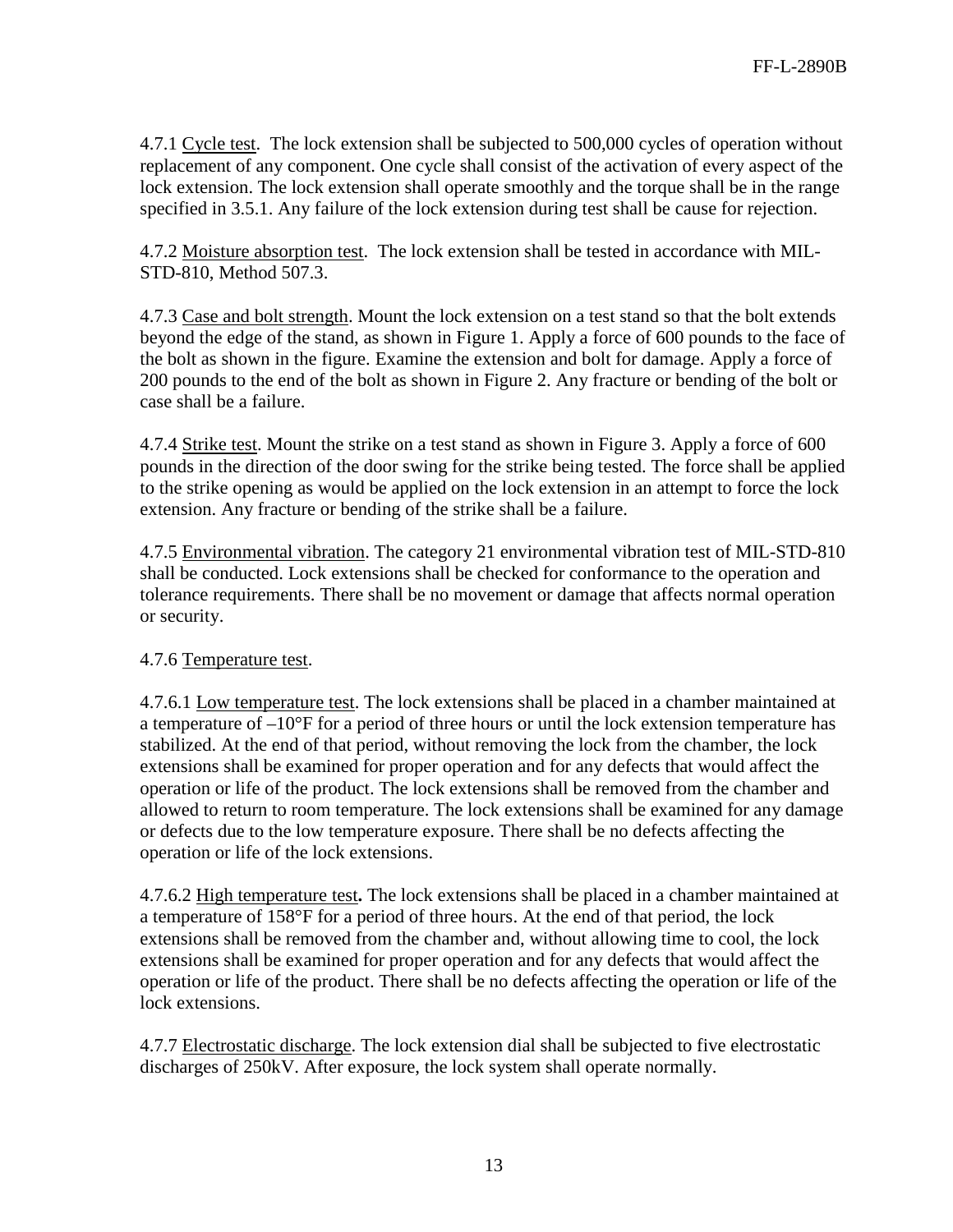4.7.8 Surreptitious entry. Attempts shall be made to unlock the lock extension when properly installed on a standard door in the secured condition from the exterior through means other than manipulation of the combination lock or the required interior ADA and life safety approved exit/escape mechanisms.

## 5. PREPARATION FOR DELIVERY

5.1 Packaging and packing. Unless otherwise specified in the contract or order, the lock extension shall be packaged and packed in accordance with the manufacturer's normal commercial practice. Packed units shall be in accordance with ASTM D 3951 and shall ensure carrier acceptance under the National Motor Freight Classification and Uniform Freight Classification.

5.2 Marking. Marking shall be in accordance with MIL-STD-129, as specified.

## 6. NOTES

6.1 Intended use. The lock extensions covered by this specification are intended for use on interior pedestrian doors used for normal entrance and egress during day-to-day operations.

6.2 Ordering data. Purchasers shall specify the following:

a) Title, number and date of this specification

- b) Type, and strike required (see 1.4)
- c) Bid sample requirements
- d) First article requirements
- e) Special packaging, packing and marking, if required

6.3 Definitions.

6.3.1 Entry. For the purpose of this specification, entry means retracting the bolt.

6.3.2 Normal use. For the purpose of this specification, normal use means retracting and extending the bolt using the lock dial or the extension exit actuator.

6.3.3 Surreptitious entry. For the purpose of this specification, surreptitious entry means a method of entry which would not be detectable during normal use or during inspection by a qualified person.

6.4 Reference identification number. The reference identification number (RIN) system may be used for items covered by this specification. An example of the RIN is as follows:

FFL2890-I-9

1<sup>st</sup> Position  $I -$  Type I  $II -$  Type II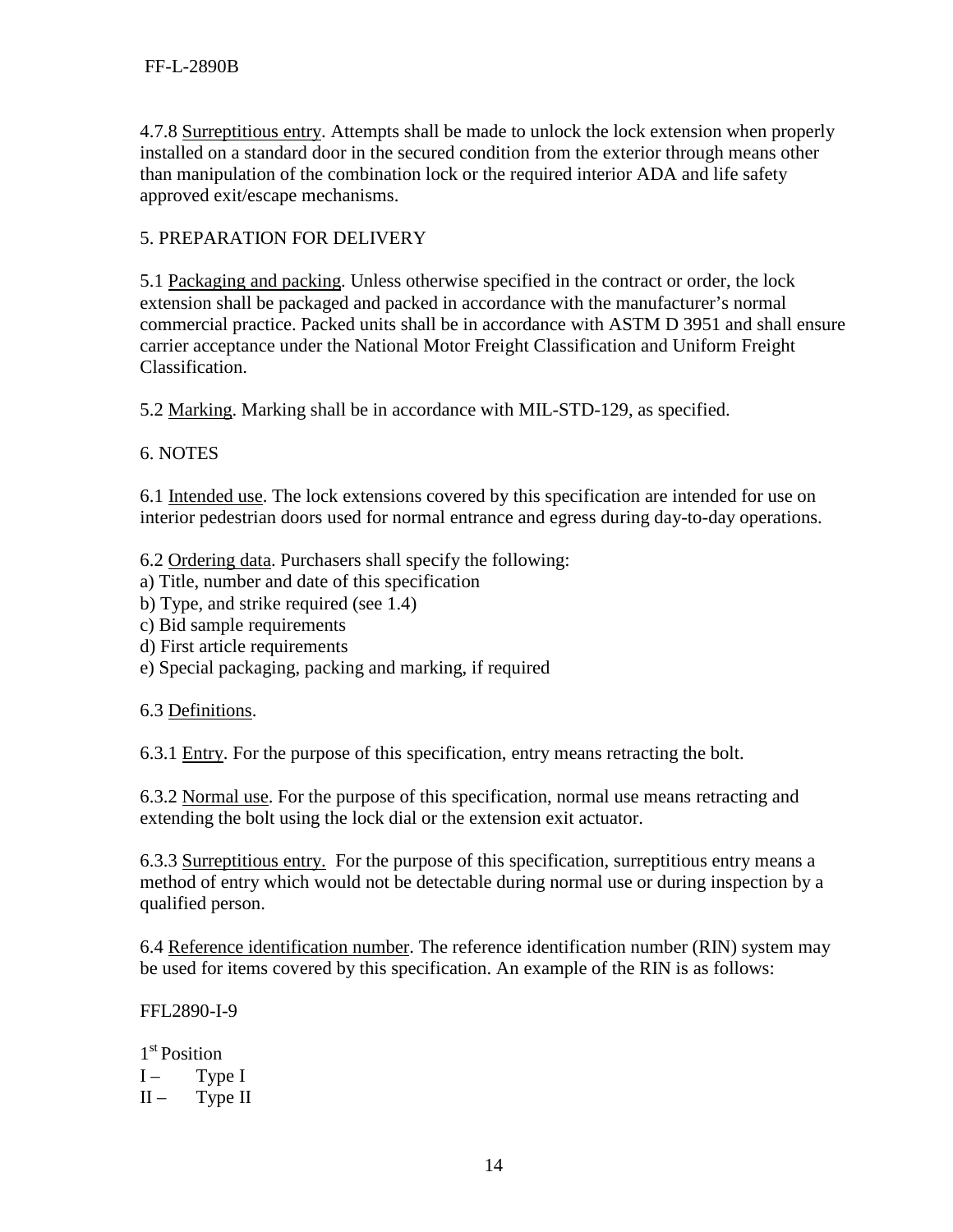- III Type III
- $IV Type IV$ <br> $V Type V$
- Type V
- $VI Type VI$

# 2<sup>nd</sup> Position

- $1 -$  Strike 1<br>2 Strike 2
- Strike 2
- 3 Strike 3
- 9 Strike 9

# MILITARY INTERESTS: Preparing Activity:

GSA-FAS

Military Coordinating Activity: DLA-IS Custodians: DLA-IS AF-99 Army-AR FSC 5340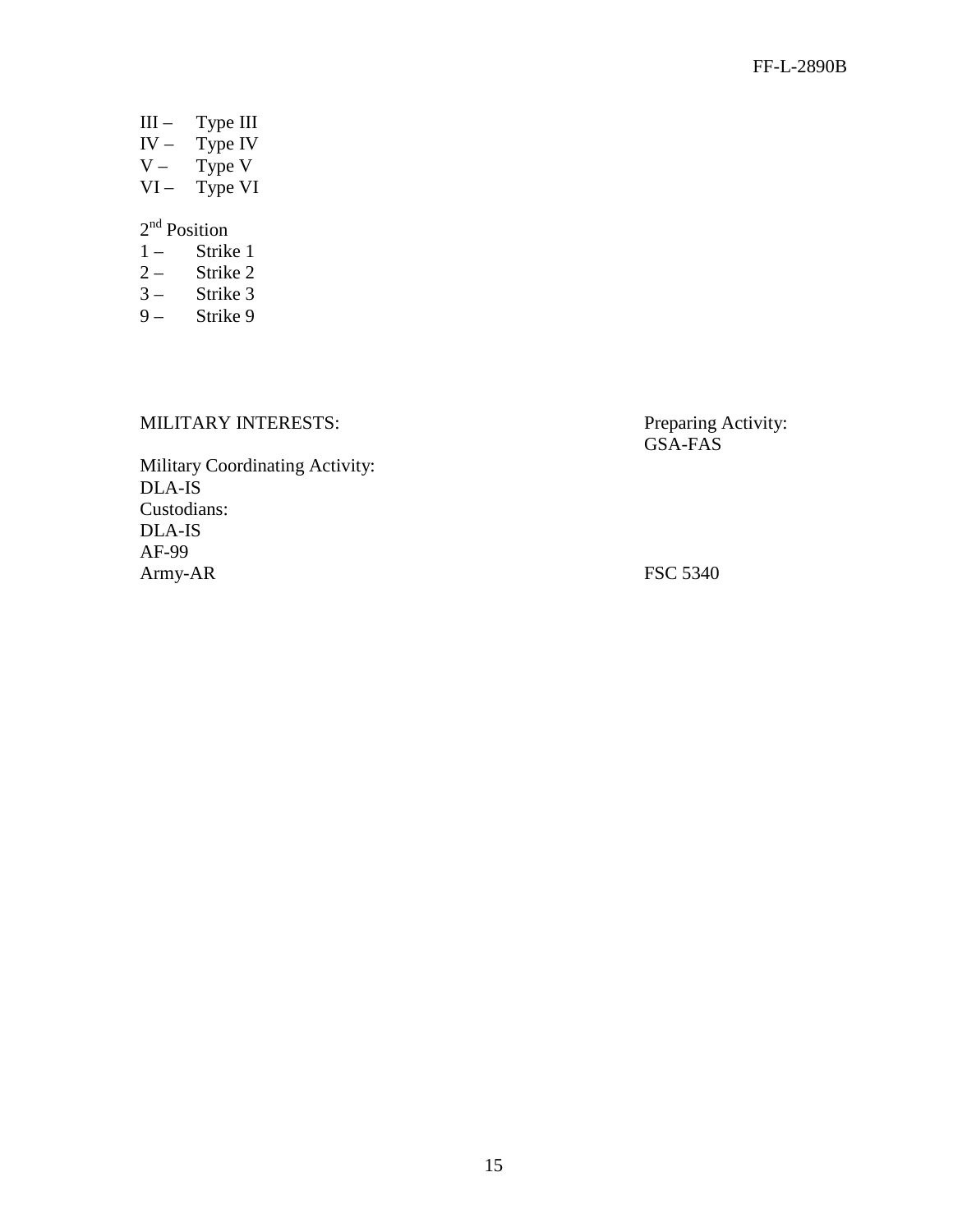

Figure 1 Case and Balt Strength Test



Figure 2 Bolt End Pressure Test